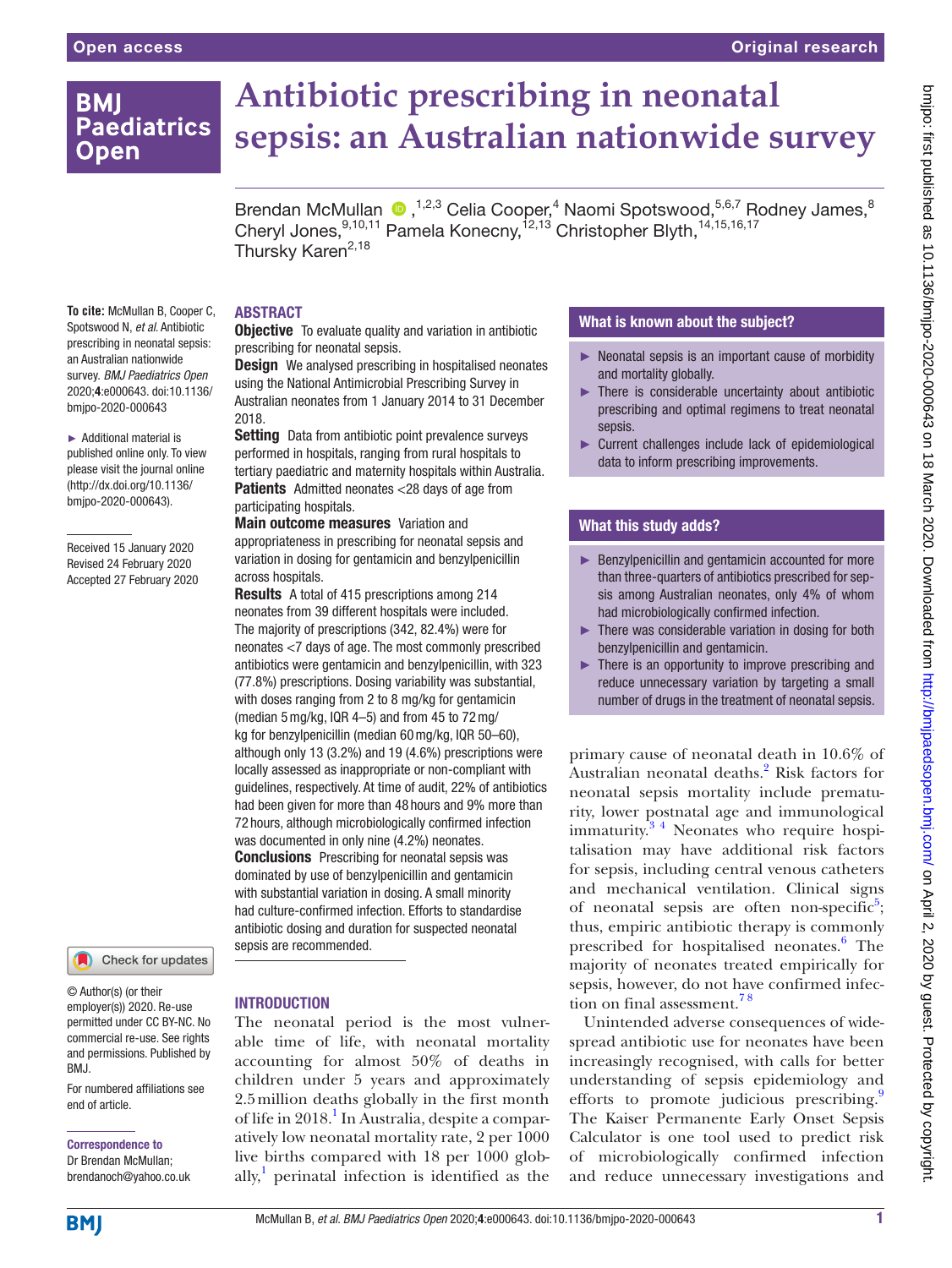antibiotic therapy with some success. $10$  This only applies to neonates with early-onset sepsis (EOS), however, and similar tools for late-onset sepsis (LOS) are lacking.

In recognition that the epidemiology of sepsis in neonates varies with age, it is commonly divided into EOS and LOS. While the risk and microbiology of sepsis in the first few days of life are reported to be substantially influenced by antenatal and intrapartum factors, sepsis beyond the first few days is likely influenced to a greater extent by the postnatal environment, although the utility of this division across global settings has been challenged. $^{11}$  $^{11}$  $^{11}$  The definition of EOS versus LOS also varies between studies. The Australian and New Zealand Neonatal Network defines EOS as neonatal sepsis with initial symptoms beginning  $\langle 48 \text{ hours of life } (2 \text{ days})$ .<sup>[12](#page-6-9)</sup> Common pathogens identified in EOS have been better characterised than those causing LOS in Australia, although both have been described in the UK. $613$ 

In this study we aimed to report on antimicrobial prescribing for neonatal sepsis of all types, using a national data set from Australia. Antibiotic use and appropriateness for indications other than sepsis, such as prophylaxis, are not included in this analysis.

#### **METHODS**

We obtained de-identified data from the National Antimicrobial Prescribing Survey (NAPS) database of point prevalence prescribing surveys for Australian hospitals from all six Australian states and two territories (from 1 January 20[14](#page-6-10) to 31 December 2018).<sup>14</sup> Participation in these surveys is voluntary and data are submitted through a web-based interface to a central database.<sup>14</sup> Hospitals can participate in these surveys whenever they choose, although most participate annually. Survey methodology has been described previously<sup>[15 16](#page-6-11)</sup>; in brief, the data set includes antimicrobial usage (agent, dose, frequency, route); baseline demographics (age, gender, hospital location, funding type (public/private), hospital size); infection site and type; adherence with local or national Australian antibiotic guidelines; and antimicrobial appropriateness. Local guidelines include any locally endorsed hospital, network or regional guidelines, other than the nationally used Therapeutic Guidelines.<sup>17</sup> Assessors can choose to select from various potential reasons for inappropriate prescribing, including 'spectrum too broad', 'spectrum too narrow', 'incorrect route', 'incorrect dose or frequency', 'incorrect duration', 'allergy mismatch' or 'microbiology mismatch'; these are not mutually exclusive. Appropriateness assessments were conducted by trained local surveyors as described previously.<sup>[18 19](#page-6-13)</sup> A score of 1 or 2 is considered to be 'appropriate' and 3 or 4 as 'inappropriate' [\(online supplementary appendix](https://dx.doi.org/10.1136/bmjpo-2020-000643) [figure 1](https://dx.doi.org/10.1136/bmjpo-2020-000643)). For this study, individual prescription data were extracted for patients surveyed aged 0 days to less than 28 days of age, where the indication group for antibiotic was recorded as 'sepsis' and weight was recorded (to enable dose calculation). The principal unit of analysis

was individual prescription. Dosing of gentamicin and benzylpenicillin was rounded to whole mg/kg. Year of survey was analysed by calendar year. We designated EOS by age criteria as sepsis indication for antibiotics with age <2 completed days. LOS was defined by age ≥2 days at antibiotic commencement or if age >7 days at audit date if antibiotic start date was missing. Prematurity was defined as gestational age <37 weeks. Dedicated children's hospitals, maternity hospitals or combined maternity/children's hospitals were classed as specialist hospitals.

#### Patient involvement

Patients were not involved in the design or analysis of this study.

#### Statistical analysis

Categorical variables and proportions were summarised and compared between groups using  $\chi^2$  test. A p value of 0.05 (two-tailed) was deemed statistically significant. Dosing variability in mg/kg and antibiotic duration by groups were compared using Wilcoxon rank-sum tests. Statistical analyses and graphs were done using Stata V.16.0.

# **RESULTS**

#### **Demographics**

Among 884 neonatal prescriptions between 1 January 2014 and 31 December 2018, 415 (46.9%) prescriptions were recorded as given for sepsis. These prescriptions were for 214 neonates from 39 hospitals. All Australian states and territories were represented apart from the Northern Territory. Hospitals included specialist women's hospitals or paediatric hospitals with tertiary neonatal intensive care units, as well as general public and private hospitals. A large majority of included hospitals (88.7%) were in metropolitan areas. Female neonates accounted for 184 (44.3%) prescriptions and the rest were for male neonates. The number of prescriptions varied by year [\(table](#page-2-0) 1). The majority of prescriptions were for neonates  $\langle 7 \rangle$  days of age (342, 82.4%). Where this could be assessed, 71% (245 of 345) of prescriptions were for EOS and 29% (100 of 345) for LOS. Premature neonates accounted for 123 prescriptions (54.4% of prescriptions for which gestational age was available). The median weight was 2.9kg (IQR 1.9–3.4). Demographic details are shown in full in [table](#page-2-0) 1.

## Antibiotic type and duration

The Drug Utilization 90%, which refers to the number of antibiotics accounting for 90% of usage when ranked by frequency, included a total of five antibiotics. In descending order these were gentamicin, benzylpenicillin, cefotaxime, ampicillin and flucloxacillin. Twenty (9.3%) neonates were prescribed one antimicrobial for sepsis, 187 (87.4%) neonates two antimicrobials and 7 (3.3%) neonates three antimicrobials. There were 323 (77.8%) prescriptions of either gentamicin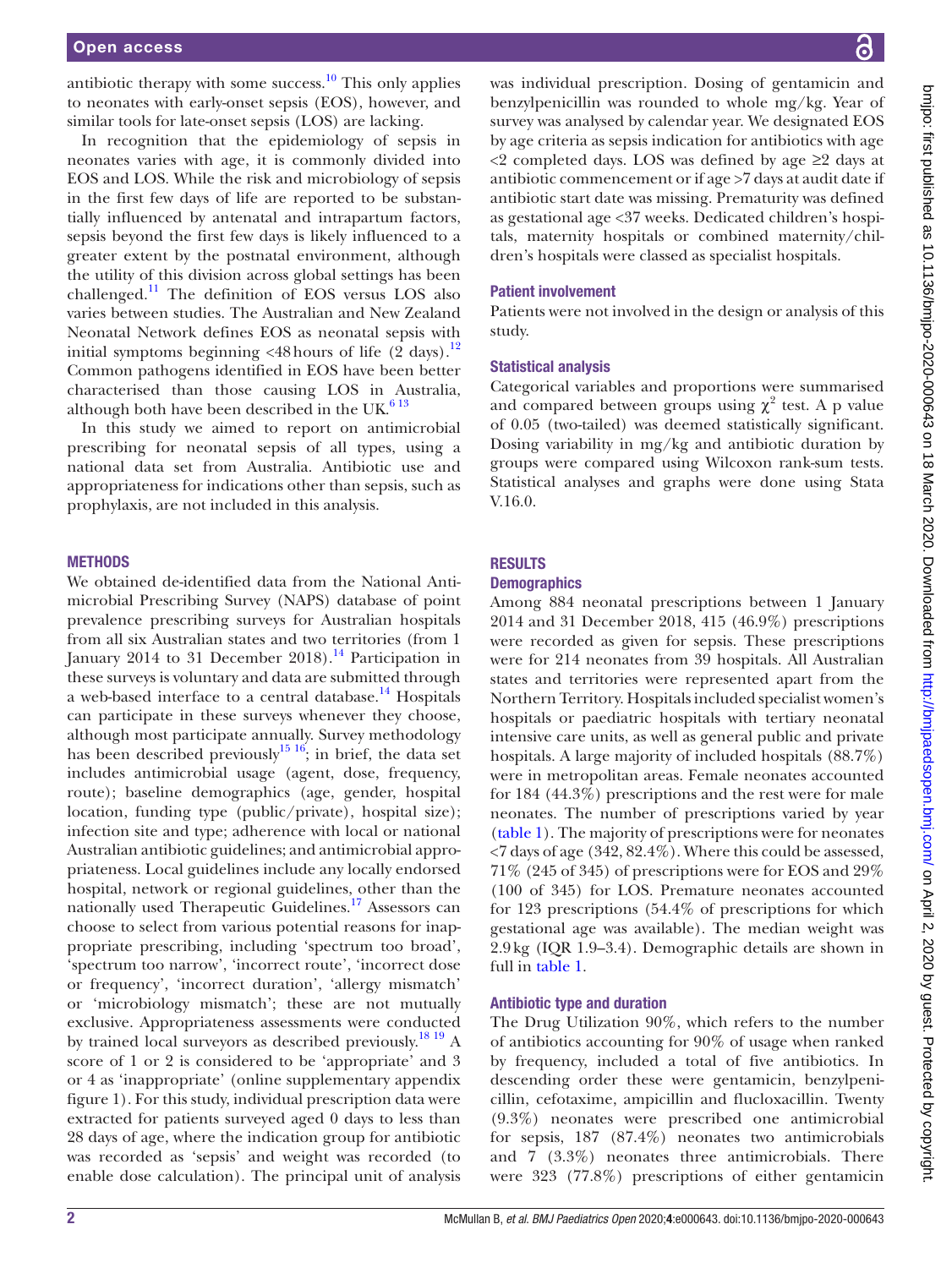<span id="page-2-0"></span>

| Table 1<br>Demographic details       |                                 |               |  |  |
|--------------------------------------|---------------------------------|---------------|--|--|
| <b>Demographics</b>                  | Total<br>prescriptions<br>(415) | $\frac{0}{0}$ |  |  |
| Gestational age (weeks)              |                                 |               |  |  |
| $<$ 25                               | 20                              | 4.8           |  |  |
| $25$ to $<$ 30                       | 32                              | 7.7           |  |  |
| 30 to $<$ 35                         | 52                              | 12.5          |  |  |
| 35 to $<$ 37                         | 21                              | 5.1           |  |  |
| ≥37                                  | 101                             | 24.3          |  |  |
| Not stated                           | 189                             | 45.5          |  |  |
| Postnatal age (days)                 |                                 |               |  |  |
| $<$ 7                                | 342                             | 82.4          |  |  |
| $7$ to $<$ 15                        | 38                              | 9.2           |  |  |
| 15 to $<$ 28                         | 35                              | 8.4           |  |  |
| Sex: female                          | 184                             | 44.3          |  |  |
| Median (IQR) weight (kg)             | $2.9(1.9 - 3.4)$                | <b>NA</b>     |  |  |
| Records by year of survey            |                                 |               |  |  |
| 2014                                 | 56                              | 13.5          |  |  |
| 2015                                 | 118                             | 28.4          |  |  |
| 2016                                 | 63                              | 15.2          |  |  |
| 2017                                 | 87                              | 21.0          |  |  |
| 2018                                 | 91                              | 21.9          |  |  |
| In NICU/ICU*                         | 174                             | 41.8          |  |  |
| Hospital type                        |                                 |               |  |  |
| Specialist women's                   | 161                             | 38.8          |  |  |
| Specialist children's                | 76                              | 18.3          |  |  |
| Specialist women's and<br>children's | 31                              | 7.5           |  |  |
| Other public hospitals               | 134                             | 32.2          |  |  |
| Private hospitals                    | 6                               | 1.5           |  |  |
| Unpeered/unknown                     | $\overline{7}$                  | 1.7           |  |  |
| Hospital location                    |                                 |               |  |  |
| Major city                           | 368                             | 88.7          |  |  |
| Inner regional                       | 28                              | 6.7           |  |  |
| Outer regional                       | 19                              | 4.6           |  |  |

\*NICU/ICU status not stated for 77 prescriptions.

ICU, intensive care unit; NA, not applicable; NICU, neonatal intensive care units.

or benzylpenicillin, and 133 of 214 (62.1%) neonates were prescribed both benzylpenicillin and gentamicin. Antibiotics most frequently prescribed in total and for EOS/LOS are shown in tables [2 and 3.](#page-3-0) At audit, 48% of antibiotics had been given for >24hours, 22% for >48hours and 9% for >72hours [\(figure](#page-3-1) 1). Microbiologically confirmed infection was documented in only 15 (3.6%) prescriptions among 9 (4.2%) neonates ([table](#page-4-0) 4). Antibiotic duration was significantly longer in specialist hospitals (median 2 days, IQR 1–3 days) compared with non-specialist hospitals (median 1day, IQR 1–1.5 days;

p<0.0001) ([online supplementary appendix figure 2\)](https://dx.doi.org/10.1136/bmjpo-2020-000643) but did not differ by metropolitan versus rural hospital prescriptions.

# Appropriateness and guideline compliance

Overall 400 of 415 (96.4%) prescriptions were assessed by local hospital auditors as appropriate and 13 (3.1%) inappropriate, with 330 (79.5%) prescriptions assessed as compliant with local guidelines and 53 (12.8%) prescriptions as compliant with the national Therapeutic Guidelines.<sup>20</sup> Nineteen  $(4.6\%)$  prescriptions were assessed as non-compliant with guidelines. Detailed appropriateness and compliance assessment is displayed in [online](https://dx.doi.org/10.1136/bmjpo-2020-000643) [supplementary appendix table 1](https://dx.doi.org/10.1136/bmjpo-2020-000643). Appropriateness was reported as similar for specialist and non-specialist hospitals (98% vs 95% appropriate), but reported guideline compliance was significantly higher in specialist hospitals (97.3% compared with 91.8%, respectively; p=0.013). Metropolitan hospitals had higher reported appropriateness compared with rural hospitals (98.1% vs 87.2%;  $p=0.0001$ ) and guideline compliance (96.9% vs 83%;  $p < 0.0001$ .

# Dosing variability: gentamicin and benzylpenicillin

Gentamicin dosing and frequency information was available for 178 prescriptions. The dose varied from 2 to 8mg/kg (median 5mg/kg, IQR 4–5). Gentamicin dose variability is shown in [figure](#page-4-1) 2A. Benzylpenicillin dosing and frequency information was available for 143 prescriptions. The dose varied from 45 to 72mg/kg (median 60mg/kg, IQR 50–60). Benzylpenicillin dose variability is shown in [figure](#page-4-1) 2B. Dosing frequency also varied, although the majority of neonates received 24-hourly gentamicin and 12-hourly benzylpenicillin [\(online](https://dx.doi.org/10.1136/bmjpo-2020-000643) [supplementary appendix table 2\)](https://dx.doi.org/10.1136/bmjpo-2020-000643). Dosing for benzylpenicillin did not differ by hospital location (metropolitan vs rural) or by specialist/non-specialist hospital. Gentamicin dosing was significantly lower (p<0.0001) in non-specialist hospitals (median 4.4mg/kg/dose, IQR 3.9–5mg/kg/ dose) compared with specialist hospitals (median 5mg/ kg/dose, IQR 4.6–5.1mg/kg/dose). Gentamicin dosing was also significantly lower (p<0.0001) in rural hospitals (median 3.9mg/kg/dose, IQR 2.5–4.5mg/kg/dose) compared with metropolitan hospitals (median 5mg/  $kg/dose$ , IQR 4.5–5 mg/kg/dose).

# **DISCUSSION**

In this study, the largest nationwide analysis of prescribing for neonatal sepsis in Australia, we found a strong preference for use of gentamicin and benzylpenicillin for treatment of neonatal sepsis/risk of sepsis but substantial variation in dosing of these agents. The study included a broad range of gestational ages and a variety of hospital types across Australia, but most neonates treated for sepsis were  $\langle 7 \rangle$  days of age. Only 4% of neonates had microbiologically confirmed infection. Locally assessed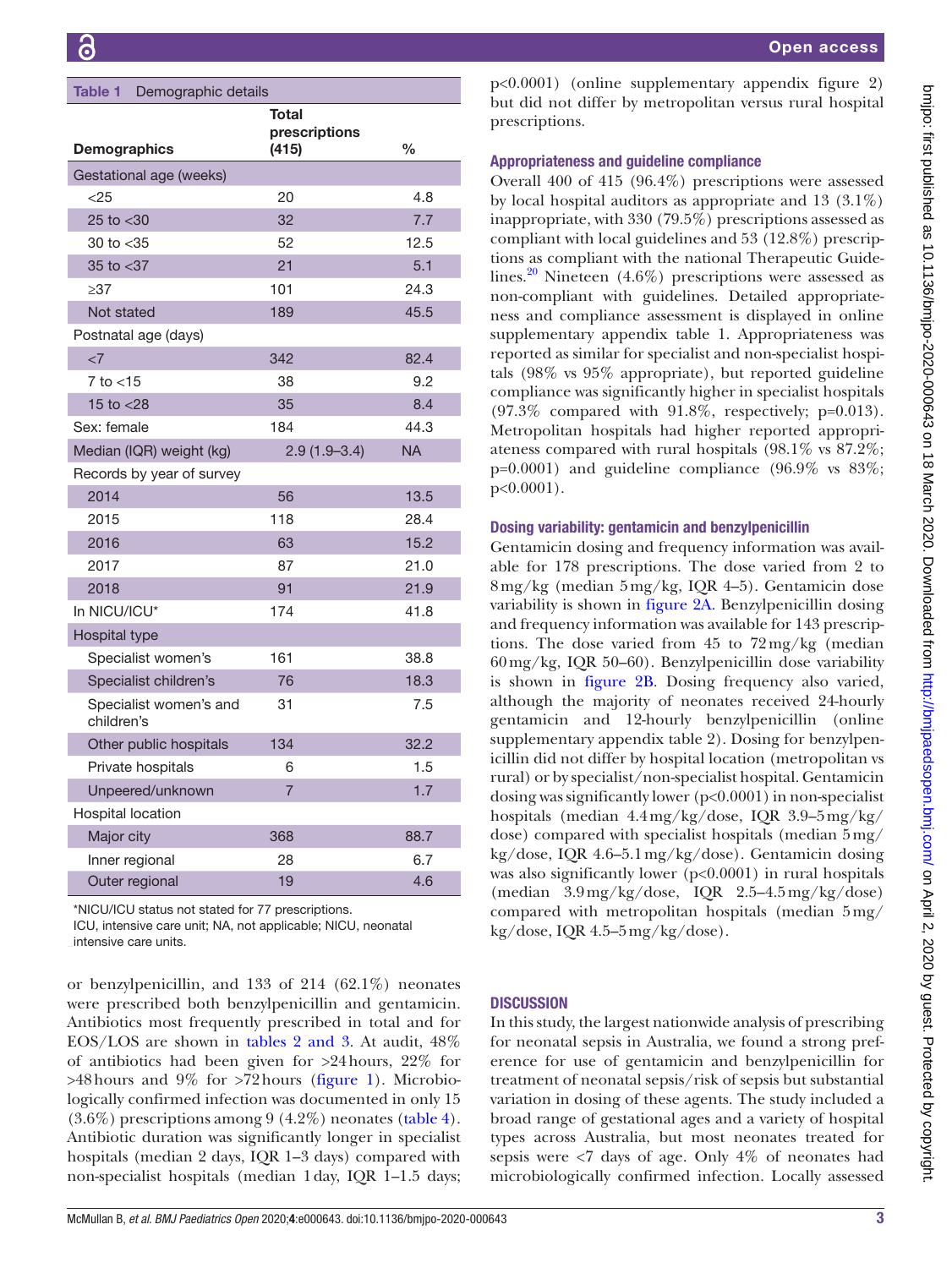<span id="page-3-0"></span>

| <b>Table 2</b> Antibiotics by frequency prescribed |                |            |                              |
|----------------------------------------------------|----------------|------------|------------------------------|
| <b>Antibiotics</b>                                 | Prescriptions* | Percentage | <b>Cumulative percentage</b> |
| Gentamicin                                         | 179            | 43.1       | 43.1                         |
| Benzylpenicillin (penicillin G)                    | 144            | 34.7       | 77.8                         |
| Cefotaxime                                         | 26             | 6.3        | 84.1                         |
| Ampicillin                                         | 18             | 4.3        | 88.4                         |
| <b>Flucloxacillin</b>                              | 13             | 3.1        | 91.6                         |
| Vancomycin                                         | 13             | 3.1        | 94.7                         |
| Amoxicillin (amoxycillin)                          | 9              | 2.2        | 96.9                         |
| Meropenem                                          | 6              | 1.45       | 98.3                         |
| Benzathine penicillin                              | 4              | 0.96       | 99.3                         |
| Amphotericin B liposomal                           |                | 0.24       | 99.5                         |
| Azithromycin                                       |                | 0.24       | 99.8                         |
| Ceftriaxone                                        |                | 0.24       | 100                          |

\*Total=415 prescriptions in 214 neonates.

appropriateness and guideline compliance were high but varied by hospital type and location.

Large-scale analysis of antibiotic prescribing and appropriateness for neonatal sepsis has not been reported in Australia. Information on neonatal empiric guideline use<sup>21</sup> and prescribing<sup>22</sup> has been reported from selected

| <b>Table 3</b> Top 5 antibiotics by frequency prescribed and<br>sepsis type |                                          |                                 |  |  |
|-----------------------------------------------------------------------------|------------------------------------------|---------------------------------|--|--|
| Antibiotic: all                                                             | <b>Prescriptions</b><br>Total=415, n (%) | <b>Cumulative</b><br>percentage |  |  |
| Gentamicin                                                                  | 179 (43.1)                               | 43.1                            |  |  |
| Benzylpenicillin<br>(penicillin G)                                          | 144 (34.7)                               | 77.8                            |  |  |
| Cefotaxime                                                                  | 26 (6.3)                                 | 84.1                            |  |  |
| Ampicillin                                                                  | 18 (4.3)                                 | 88.4                            |  |  |
| Flucloxacillin                                                              | 13(3.1)                                  | 91.6                            |  |  |
| <b>Antibiotic: EOS</b>                                                      | <b>Prescriptions</b><br>Total=245, n (%) | <b>Cumulative</b><br>percentage |  |  |
| Gentamicin                                                                  | 119 (48.6)                               | 48.6                            |  |  |
| Benzylpenicillin<br>(penicillin G)                                          | 100 (40.8)                               | 89.4                            |  |  |
| Ampicillin                                                                  | 12 (4.9)                                 | 94.3                            |  |  |
| Amoxicillin                                                                 | 5(2)                                     | 96.3                            |  |  |
| Benzathine penicillin                                                       | 3(1.2)                                   | 97.6                            |  |  |
| <b>Antibiotic: LOS</b>                                                      | <b>Prescriptions</b><br>Total=100, n (%) | <b>Cumulative</b><br>percentage |  |  |
| Gentamicin                                                                  | 31(31)                                   | 31                              |  |  |
| Cefotaxime                                                                  | 18 (18)                                  | 49                              |  |  |
| Benzylpenicillin<br>(penicillin G)                                          | 16 (16)                                  | 65                              |  |  |
| Vancomycin                                                                  | 11 (11)                                  | 76                              |  |  |
| Flucloxacillin                                                              | 10(10)                                   | 86                              |  |  |

EOS, early-onset sepsis; LOS, late-onset sepsis.

large neonatal intensive care units, but this excludes many health services providing neonatal care. Hospitals use a variety of different guidelines for selection and dosing of empiric antibiotic therapy in neonates. $21-24$ Benzylpenicillin and gentamicin are recommended for empiric treatment of neonatal sepsis in current national guidelines<sup>20</sup> and are appropriate empiric therapy for the majority of organisms responsible for EOS in Australia.[6](#page-6-4) This study confirms these are frequently used currently, although with considerable variation in administration.

In our study, only a small number of sepsis prescriptions (4%) were for microbiologically confirmed infections. While antibiotics may be life-saving, they are also associated with adverse effects, including impact on the neonate microbiome, $25$  with potential long-term atopic and metabolic consequences of antibiotics in early life including asthma<sup>26</sup> and obesity.<sup>[27](#page-6-19)</sup> A rational prescribing approach includes 'making a (differential) diagnosis, estimating prognosis, establishing the goals of therapy, selecting the most appropriate treatment and monitoring the effects



<span id="page-3-1"></span>Figure 1 Duration of therapy (completed antibiotic days at audit date).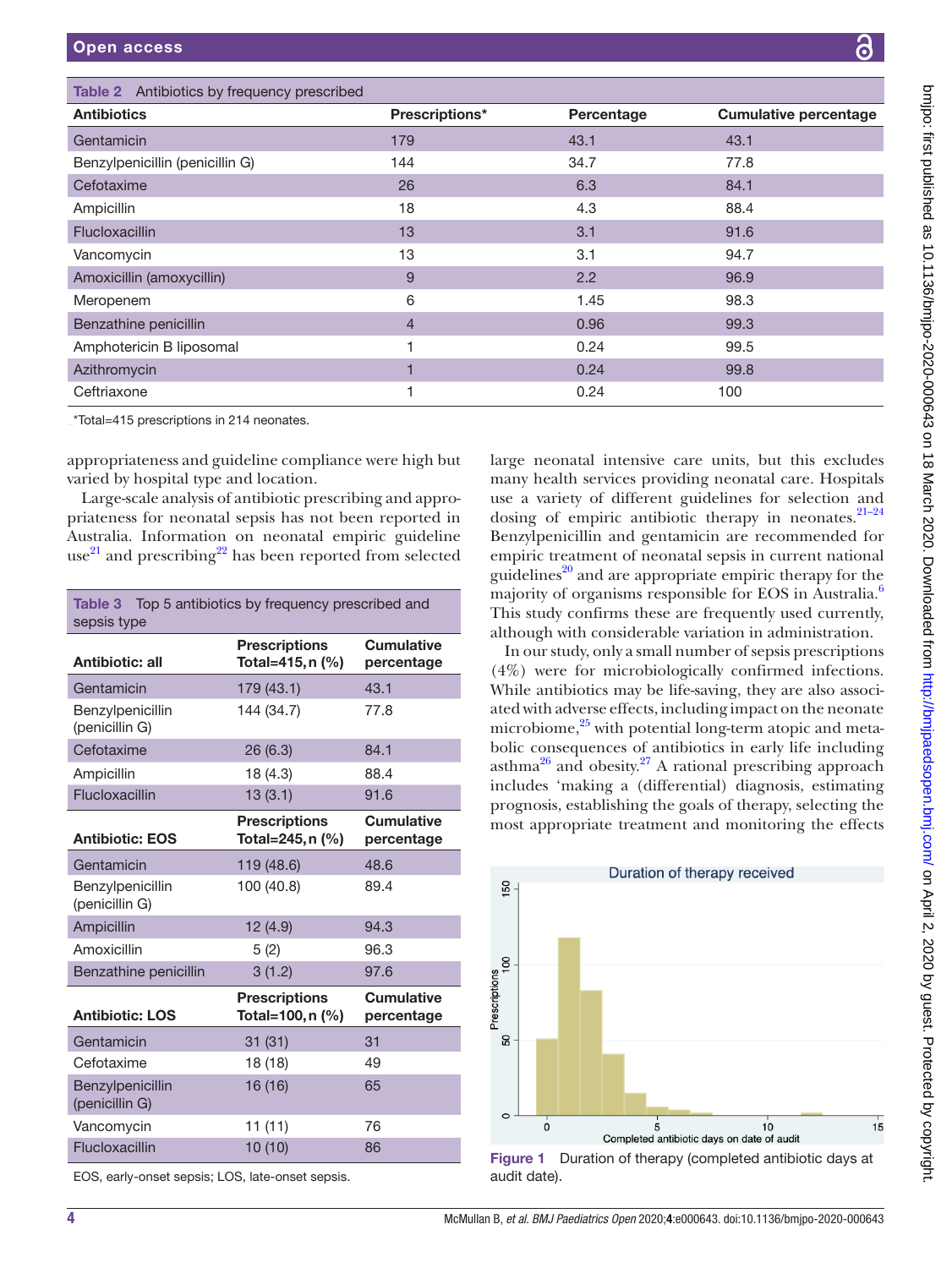infection

**Microbiologically** confirmed infection

Coagulase-negative staphylococcal bacteraemia

<span id="page-4-0"></span>Table 4 Neonates with microbiologically confirmed type **Prescriptions (%)** Neonates (%)  $\epsilon$  $7(1.7)$   $5(2.3)$ Dose (mg/kg) Candidaemia<sup>\*</sup> 4 (1.0) 2 (0.9) Other† 4 (1.0) 2 (0.9) Total‡ 15 (3.6) 9 (4.2) \*One infant had *Candida glabrata* and coagulase-negative *Staphylococcus* in blood cultures and was treated with liposomal  $\sim$ 

amphotericin B. The other had *C. albicans* in blood culture. This infant was treated with fluconazole for indication 'candidaemia' and benzylpenicillin and cefotaxime for indication 'sepsis'. †One infant had Gram-positive cocci detected in blood culture, awaiting species confirmation at time of audit. The other had pneumonia with *Klebsiella oxytoca* isolated from endotracheal tube aspirate culture.

‡Only one infant with microbiologically confirmed infection met the criteria for early-onset sepsis, with as yet unidentified Grampositive cocci in blood culture.

of that treatment'[.28](#page-6-20) In contrast, prescribing for risk of sepsis in neonates generally requires commencement of antibiotic therapy, despite the fact that most will not have culture-confirmed infection. Current challenges in refining and standardising therapy include a lack of datadriven consensus definition for neonatal sepsis and lack of sufficiently rapid, sensitive and specific diagnostic tests during the early phase of illness to rule in/out serious infection.<sup>29</sup> More sensitive and specific rapid diagnostic tools requiring minimal sample volumes are required to further improve care and outcomes for suspected neonatal sepsis.

Dosing variation in the small number of drugs commonly used to treat neonatal sepsis represents an opportunity to standardise and potentially improve care. A survey of six Australian tertiary neonatal units conducted in 2012 demonstrated substantial variation in dosing for vancomycin and gentamicin in neonates, with gentamicin, benzylpenicillin and vancomycin the most commonly prescribed drugs for systemic therapy.<sup>22</sup> A survey of neonatal intensive care units from 21 European countries, with 586 systemic antibiotic prescriptions for infants up to 90 days of age, reported a tendency of overdosing penicillins and underdosing vancomycin and gentamicin, relative to guidelines. $30$  Although we found variation both above and below recommended doses for benzylpenicillin and gentamicin in neonates treated for sepsis, we also found a tendency of underdosing gentamicin in non-specialist and non-metropolitan hospitals, a cause for concern. One potential source of dosing variation is use of birth weight rather than measured weight in neonates and rounding of doses for drug dose calculations. In one study of more than 9000 neonates over a 20-year period, weight error due to digit bias (whereby



<span id="page-4-1"></span>Figure 2 Individual dose ranges for gentamicin and benzylpenicillin (whole mg/kg). (A) Gentamicin (n=178): median dose 5mg/kg (IQR 4–5mg/kg). Dots represent outliers; one 52mg/kg dose omitted from the figure, as apparent 10-fold error. (B) Benzylpenicillin (n=143): median dose 60mg/kg (IQR 50–60); one 6mg/kg dose omitted from the figure, as apparent 10-fold error.

round numbers are favoured) improved over 20 years but was still evident in neonates between 1000 and 4500 g at  $\leq 5\%$ .<sup>31</sup> Relative to body size, this phenomenon accounts for additional variation not seen in the adult population, where standardised doses are used, and the implications of this variation for research and practice improvement remain insufficiently understood.

Although local and international guidelines available for management of neonatal sepsis are available, $32$ national guidelines for neonatal sepsis prescribing did not exist during the period of this study. These are now available, however, with national Therapeutic Guidelines<sup>20</sup> updated in mid-2019 to include recommendations for treatment of neonatal sepsis and selected other neonatal infections. These subscription guidelines are widely available in Australian hospitals and contain evidence-based dosing recommendations, selected by expert consensus group review and dosing aligned with recommendations from the Australasian Neonatal Medicines Formulary (ANMF) group. The ANMF group provides freely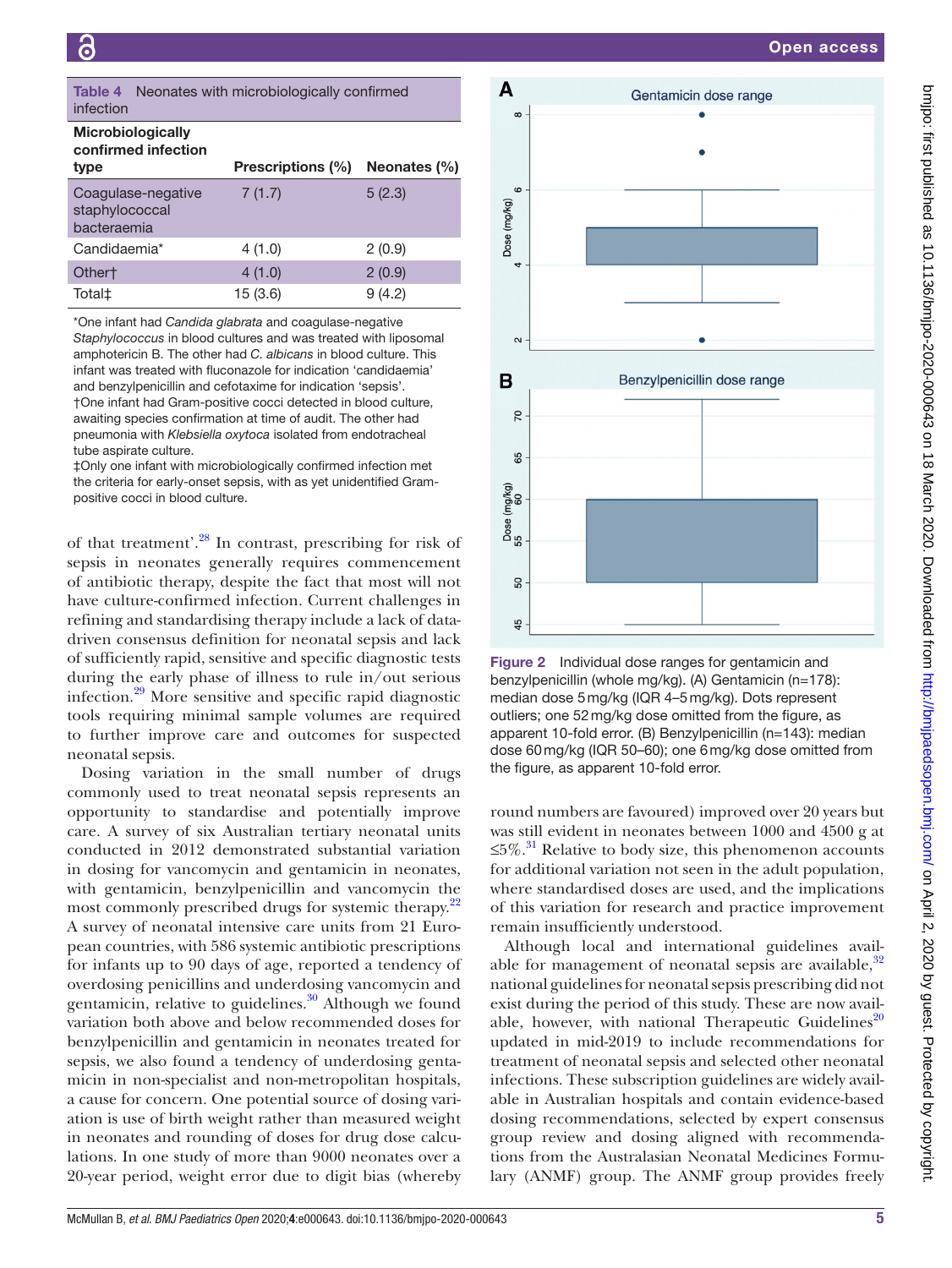available, evidence-based and regularly updated medicine guidelines for neonates. $33$  Both the ANMF<sup>33</sup> and Therapeutic Guidelines<sup>20</sup> recommend dosing of  $5 \text{ mg}/$ kg for gentamicin and 60mg/kg for benzylpenicillin (90mg/kg for meningitis), with frequency dependent on gestational and postnatal age. These may serve as references for future assessment of neonatal sepsis prescribing as national standard recommendations.

Over 20% of antibiotics had been prescribed for >48hours at time of audit, although only 4% of neonates had microbiologically confirmed infection documented. Given that the majority of potential pathogens in neonatal sepsis are identified within  $36-48$  hours,<sup>[34](#page-6-26)</sup> this may represent excessive antibiotic therapy and provides an opportunity for quality improvement. Hospital antimicrobial stewardship teams may not include neonatal pharmacologists or neonatal infection specialists, and thus the recently nationally available guidelines for sepsis and antimicrobial use in neonates, listed above, may provide a more robust framework for assessment and promotion of the most appropriate therapy. Since most prescribing for neonatal sepsis in Australia includes only a small number of drugs, as we have shown, efforts to improve consistency of prescribing, particularly with regard to dosing in sepsis therapy, should be possible.

Over 95% of therapy for neonatal sepsis was deemed appropriate by local assessors and over 90% deemed compliant with guidelines in this study. This is similar to a previous Australian study in which only 4% of prescriptions were considered inappropriate. $2^2$  Compliance was also deemed high in this study, largely based on compliance with local guidelines. Although 12.8% of prescriptions were reported as compliant with Therapeutic Guidelines, these specifically excluded recommendations for neonates at the time of this study. Given the substantial dosing variation and potentially excessive durations described above, these findings suggest challenges with local assessment of appropriateness and guideline compliance of therapy for sepsis in neonates. It is difficult to say whether the degree of variation in prescribing demonstrated here led to suboptimal outcomes. Nonetheless, we question whether such diversity in dosing for a handful of well-known drugs can be said to be optimal therapy.

In this study we were unable to compare prescribing with local guidelines used within each hospital, and this is a substantial limitation, although it reinforces our point that diversity of guidelines is a major challenge to achieving standardised prescribing. In addition to this, as we have described above, it is possible that compliance and appropriateness have been overattributed by local assessors, although these may in future be ameliorated by new national guidelines and further assessor training. We also do not currently have information on the proportion of neonates in each hospital who were not prescribed antibiotics. Weight was not a mandatory field in the NAPS tool at the time of survey and we did not include neonates who did not have a weight recorded, as we required this to

calculate doses by weight for this study. For future surveys, mandatory inclusion of weight could improve the tool's utility for antimicrobial prescribing to neonates and children. Gestational age was not stated in 45.5% of cases, and this also limits our ability to interpret prescribing patterns and appropriateness with reference to this. We also made assumptions based on age to calculate EOS and LOS as this was not directly entered by local assessors, and these results must be interpreted with caution. The data here may not be applicable to countries with high rates of drugresistant organisms causing neonatal sepsis $1135$  as these are likely to have different prescribing choices. In this study, we did not have access to local antibiograms, but the proportions of gentamicin and penicillin used here are in keeping with available national data showing relatively low rates of drug-resistant pathogens in neonatal sepsis.<sup>36</sup>

# **CONCLUSIONS**

In this nationwide survey we have identified substantial variability in dosing of benzylpenicillin and gentamicin, the two most commonly prescribed antibiotics for neonatal sepsis in this study. Only a small minority of neonates treated for sepsis have culture-confirmed infection. Efforts to optimise therapy for treatment of neonatal sepsis and reach consensus for therapy, including understanding prescribing practices and implementing national guidelines, are recommended.

#### Author affiliations

<sup>1</sup> Immunology and Infectious Diseases, Sydney Children's Hospital Randwick, Sydney, New South Wales, Australia

<sup>2</sup>National Centre for Infections in Cancer, University of Melbourne, Melbourne, Victoria, Australia

<sup>3</sup>School of Women's and Children's Health, University of New South Wales, Sydney, New South Wales, Australia

4 Department of Infectious Diseases, Women's and Children's Hospital, North Adelaide, South Australia, Australia

5 Burnet Institute, Melbourne, Victoria, Australia

6 Department of Medicine, University of Melbourne, Melbourne, Victoria, Australia <sup>7</sup>Department of Paediatrics, Royal Hobart Hospital, Hobart, Tasmania, Australia 8 National Centre for Antimicrobial Stewardship, Melbourne, Victoria, Australia <sup>9</sup> Faculty of Medicine and Health, The University of Sydney, Sydney, New South Wales, Australia

 $^{10}$ Murdoch Children's Research Institute, Melbourne, Victoria, Australia

<sup>11</sup>Department of Paediatrics, University of Melbourne, Melbourne, Victoria, Australia <sup>12</sup>Infectious Diseases, Immunology and Sexual Health, St George Hospital, Kogarah, Sydney, New South Wales, Australia

<sup>13</sup>St George and Sutherland Clinical School, University of New South Wales, Sydney, New South Wales, Australia

<sup>14</sup>School of Paediatrics and Child Health, University of Western Australia, Subiaco, Western Australia, Australia

<sup>15</sup>Wesfarmers Centre of Vaccines and Infectious Diseases, Telethon Kids Institute, Perth, Western Australia, Australia

<sup>16</sup>Department of Paediatric Infectious Diseases, Perth Children's Hospital, Perth, Western Australia, Australia

<sup>17</sup>Department of Microbiology, PathWest Laboratory Medicine, Perth, Western Australia, Australia

<sup>18</sup>Infectious Diseases Service and Peter MacCallum Cancer Centre, Melbourne, Victoria, Australia

Acknowledgements We acknowledge the support of the Australian Commission on Safety and Quality in Health Care, the NAPS staff and programme, and NAPS assessors and participating hospitals.